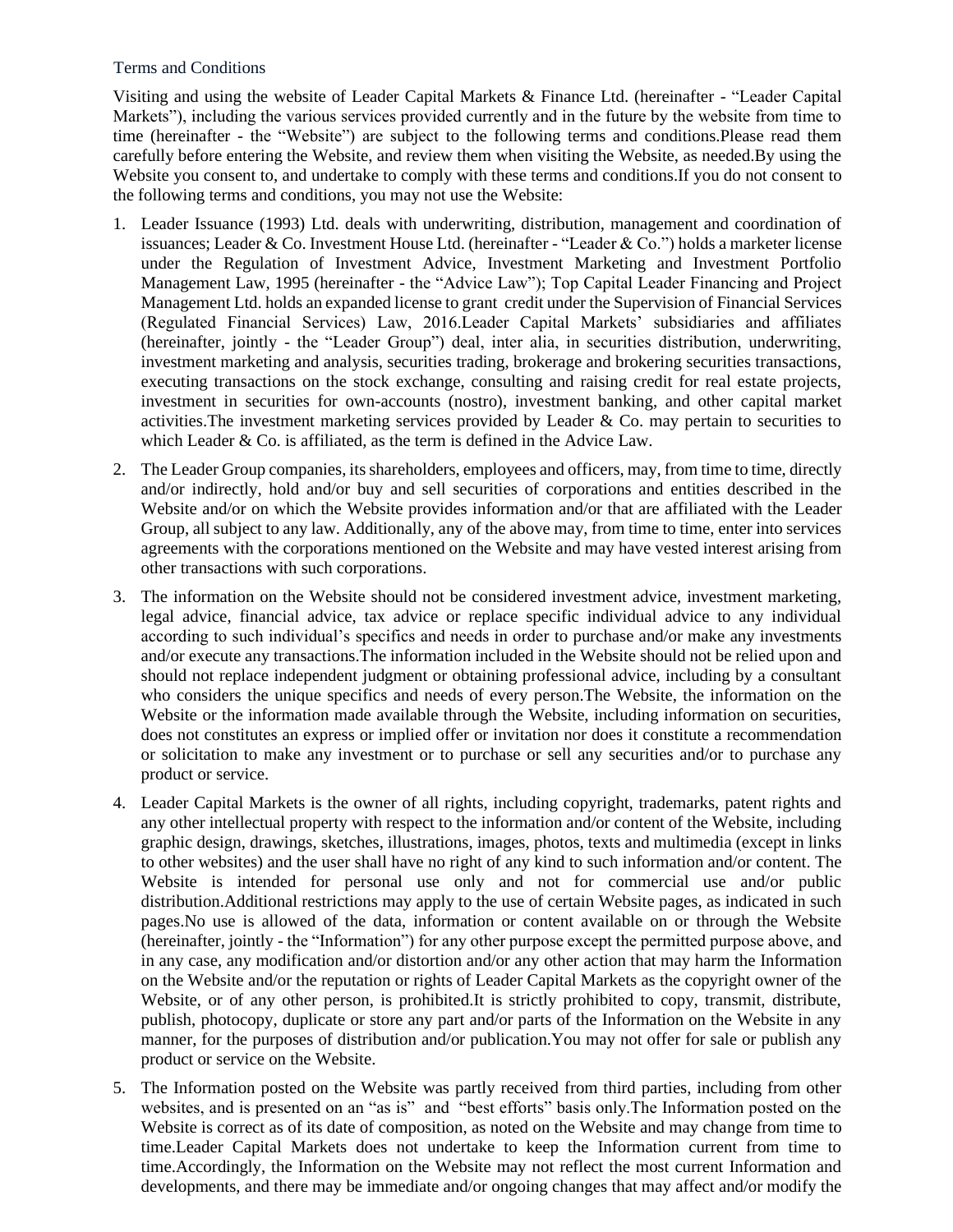Information on the Website.Website users must assume that, following publication of Information on the Website the Information may change, and such changes are not immediately expressed on the Website.

- 6. Leader Capital Markets provides no express or implied representation regarding the Information on the Website.The user must use the Information on the Website at his/her own risk.Leader Capital Markets does not guarantee that the Information is accurate, complete, current and compliant with any specific need.Leader Group companies, their shareholders, representatives, employees and officers are not and will not be held liable in any way to any loss or damage, including indirect, special or consequential damage, loss of profit or income or other expenses or costs which may directly or indirectly arise resulting from use of, or reliance upon, the Information on the Website, from omission of Information from the Website, and from acts or omissions of third parties involved in uploading and preparing and/or editing the Website and/or preparing the Information posted on the Website or the data on which such Information is based.The above will also not be held liable in any way in legal actions arising of, or related in any way to, the Information posted on the Website, its nature, quality, integrity, correctness, accuracy, truthfulness and fit for any purpose whatsoever and will not be held liable towards any party with respect to use made in the Information posted on the Website or the inability to use the Information on the Website.In any case of contradiction or non-conformity between the Information posted on the Website and the information found in official publications and/or recorded in Leader Capital Markets books, the information in the official publications and/or Leader Capital Markets books will govern, as the matter may be.
- 7. Use of the Internet and email is unsafe and exposes the user to risks that originate from the structure of the Internet and use of the PC and/or any other terminal equipment that enables Internet connection.Leader Group companies, their shareholders, representatives, employees and officers are not and will not be held liable in any way to any damage or loss suffered by the user or any third party resulting from use of the Website or sending an email to the user by his request or unauthorized use of passwords and other information security measures on the Website or on the user's PC.The user must retain the passwords and other information security measures in complete confidentiality and prevent any unauthorized use of them and/or his PC.
- 8. Leader Capital Markets does not guarantee that the use of the Website is uninterrupted, contentious and free of malfunctions, errors, disruptions, loss of information and computer viruses or other malware.Leader Group companies, their shareholders, representatives, employees and officers are not and will not be held liable in any way to any damage or loss caused by using the Website, changes to uptime, non-availability of the Website or any of its services, or interrupted display of the Website online, including complete termination of the Website display.The Website user is tasked with the full responsibility to use the security measures required to prevent any harm and/or malfunction and/or loss of information and/or penetration of computer viruses.The Website may allow software download.Leader Group companies, their shareholders, representatives, employees and officers are not liable to any damages that may occur by reason of downloading such software and/or using any software downloaded through the Website, including damage from computer viruses.The use and download of any software are subject to the use license agreement of such software.
- 9. The Website may contain links to other websites operated by third parties.Leader Capital Markets does not control the links, and does not warrant that all links found on the Website are intact and lead you to an active Internet website.Providing third party website links should not be construed as granting sponsorship, validity, approval, recommendation, or preference of Leader Capital Markets for such linked websites, their content, operators, or the products and services presented therein.Leader Group companies, their shareholders, representatives, employees and officers are not and will not be held liable in any way to third party websites' content, use or reliance on information in such third party websites, or to the services and products offered in them or in the ads displayed in them.
- 10. If and to the extent the Website allows messages delivery, including forum notices, talkbacks on the Information posted, etc., the following will apply: i. The user is aware that all messages on the Website are under the sole responsibility of the message author/sender. The user acknowledges that he/she alone is responsible for the content of any message written/sent by him.ii. Leader Capital Markets is not responsible for the correctness and/or truthfulness and/or quality of the messages.Leader Capital Markets is not responsible for any misguidance, harm to users or omissions that may result from writing and/or sending messages.Leader Capital Markets is not responsible for any loss or damage that may occur resulting from using the information in messages and the user will have no argument, demand or